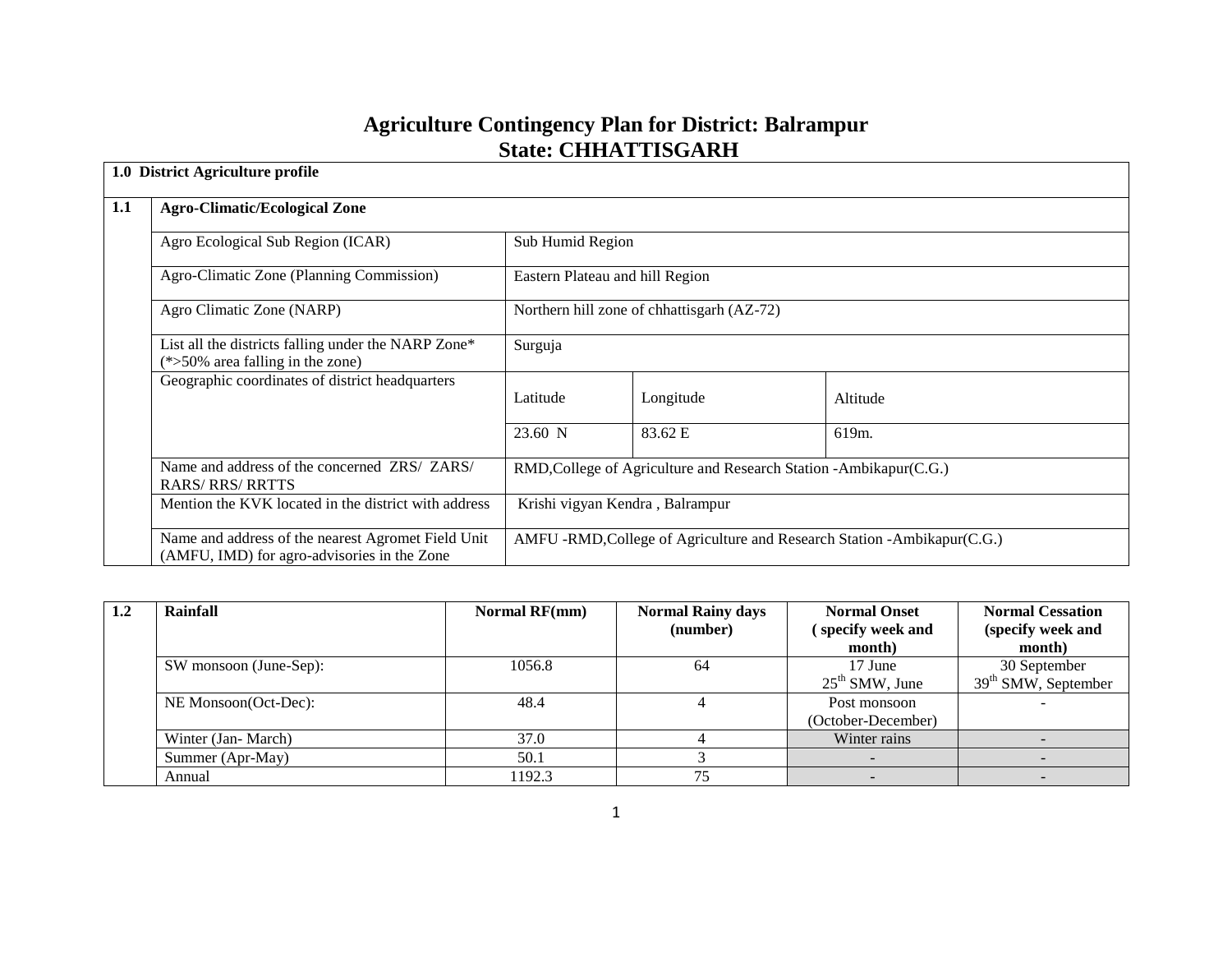| 1.3 | <b>Land use</b>              | Geographical | Cultivable | Forest | Land under       | Permanent | Cultivable | Land   | Barren and   | Current | Other   |
|-----|------------------------------|--------------|------------|--------|------------------|-----------|------------|--------|--------------|---------|---------|
|     | pattern of the               | area         | area       | area   | non-             | pastures  | wasteland  | under  | uncultivable | fallows | fallows |
|     | district (latest statistics) |              |            |        | agricultural use |           |            | Misc.  | land         |         |         |
|     |                              |              |            |        |                  |           |            | tree   |              |         |         |
|     |                              |              |            |        |                  |           |            | crops  |              |         |         |
|     |                              |              |            |        |                  |           |            | and    |              |         |         |
|     |                              |              |            |        |                  |           |            | groves |              |         |         |
|     | Area $('000 ha)$             | 601.6        | 77.9       | 72.8   | 30.5             | 86.4      |            | 0.03   | 1.6          | 23.7    | 23.7    |

Source: **\*Agricultural statistic Chhattisgarh 2013**

| 1.4 | Major Soils (common names like red sandy | Area $(900 \text{ ha})$ | Percent $(\% )$ of total |
|-----|------------------------------------------|-------------------------|--------------------------|
|     | loam deep soils (etc.,)*                 |                         |                          |
|     | 1. Entisol (Bhata-gravely)               |                         |                          |
|     | 2. Inceptisol (Matasi-Sandyloam)         |                         |                          |
|     | 3. Alfisols (Dorsa-clayloam)             |                         |                          |
|     | 4. Vertisols (Kanhar-clayey)             |                         |                          |
|     | 5. Others (Sandy)                        |                         |                          |
|     | Total                                    |                         |                          |

\* mention colour, depth and texture (heavy, light, sandy, loamy, clayey etc) and give vernacular name, if any, in brackets (data source: Soil Resource Maps of NBSS & LUP)

Source: Directorate of Agriculture, Govt. of Chhattisgarh

| 1.5 | <b>Agricultural land use</b> | Area $(000 \text{ ha})$ | Cropping intensity % |
|-----|------------------------------|-------------------------|----------------------|
|     | Net sown area                | 152.3                   | $\pm 1$              |
|     | Area sown more than once     | 25.7                    |                      |
|     | Gross cropped area           | 77.9                    |                      |

| 1.0 | <i><u><b>Irrigation</b></u></i> | $^{\circ}000$ ha)<br>Area |
|-----|---------------------------------|---------------------------|
|     |                                 |                           |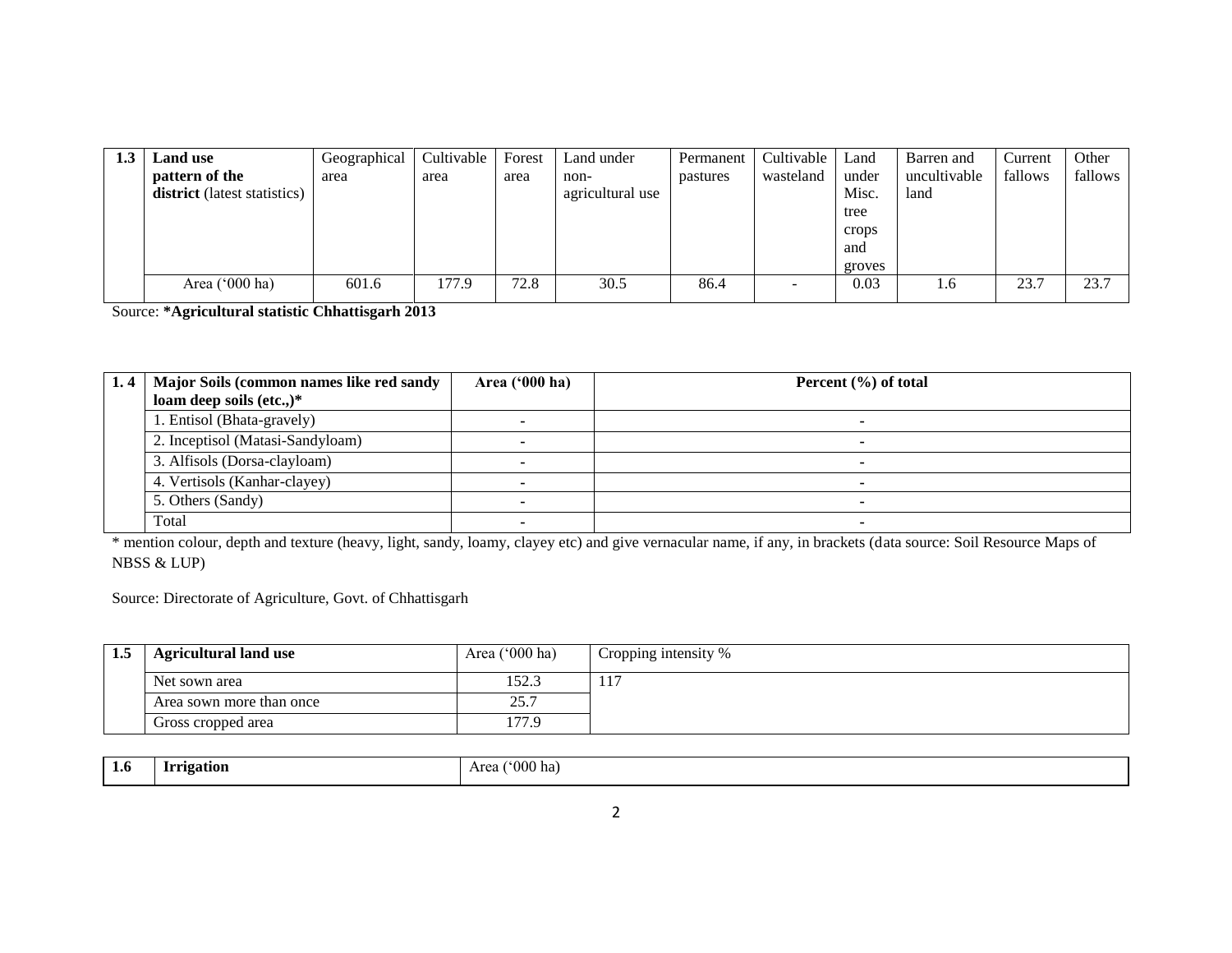| Net irrigated area                                                                                         | 13.0                      |                                             |                                                                                                   |
|------------------------------------------------------------------------------------------------------------|---------------------------|---------------------------------------------|---------------------------------------------------------------------------------------------------|
| Gross irrigated area                                                                                       | 13.7                      |                                             |                                                                                                   |
| Rainfed area                                                                                               | 164.2                     |                                             |                                                                                                   |
| <b>Sources of Irrigation</b>                                                                               | Number                    | Area ('000 ha)                              | Percentage of total irrigated area                                                                |
| Canals                                                                                                     | 47                        | 2.4                                         |                                                                                                   |
| Tanks                                                                                                      | 807                       | 0.9                                         |                                                                                                   |
| Open wells                                                                                                 | 11666                     | 3.1                                         |                                                                                                   |
| Bore wells                                                                                                 | 1280                      | 0.3                                         |                                                                                                   |
| Lift irrigation schemes                                                                                    |                           |                                             |                                                                                                   |
| Micro-irrigation                                                                                           |                           |                                             |                                                                                                   |
| Other sources (please specify)                                                                             |                           |                                             |                                                                                                   |
| <b>Total Irrigated Area</b>                                                                                |                           |                                             |                                                                                                   |
| Pump sets                                                                                                  |                           |                                             |                                                                                                   |
| No. of Tractors                                                                                            |                           |                                             |                                                                                                   |
| Groundwater availability and use* (Data<br>source: State/Central Ground water<br><b>Department /Board)</b> | No. of blocks/<br>Tehsils | $(\% )$ area                                | Quality of water (specify the problem<br>such as high levels of arsenic,<br>fluoride, saline etc) |
| Over exploited                                                                                             | Nil                       |                                             |                                                                                                   |
| Critical                                                                                                   | Nil                       |                                             |                                                                                                   |
| Semi-critical                                                                                              | <b>Nil</b>                |                                             |                                                                                                   |
| Safe                                                                                                       | <b>NIL</b>                |                                             |                                                                                                   |
| Wastewater availability and use                                                                            | <b>Nil</b>                |                                             |                                                                                                   |
| Ground water quality                                                                                       |                           | Potable and suitable for irrigation as well |                                                                                                   |

Source: Agricultural Statistics, 2013, Commissioner of land records, Govt. of Chhattisgarh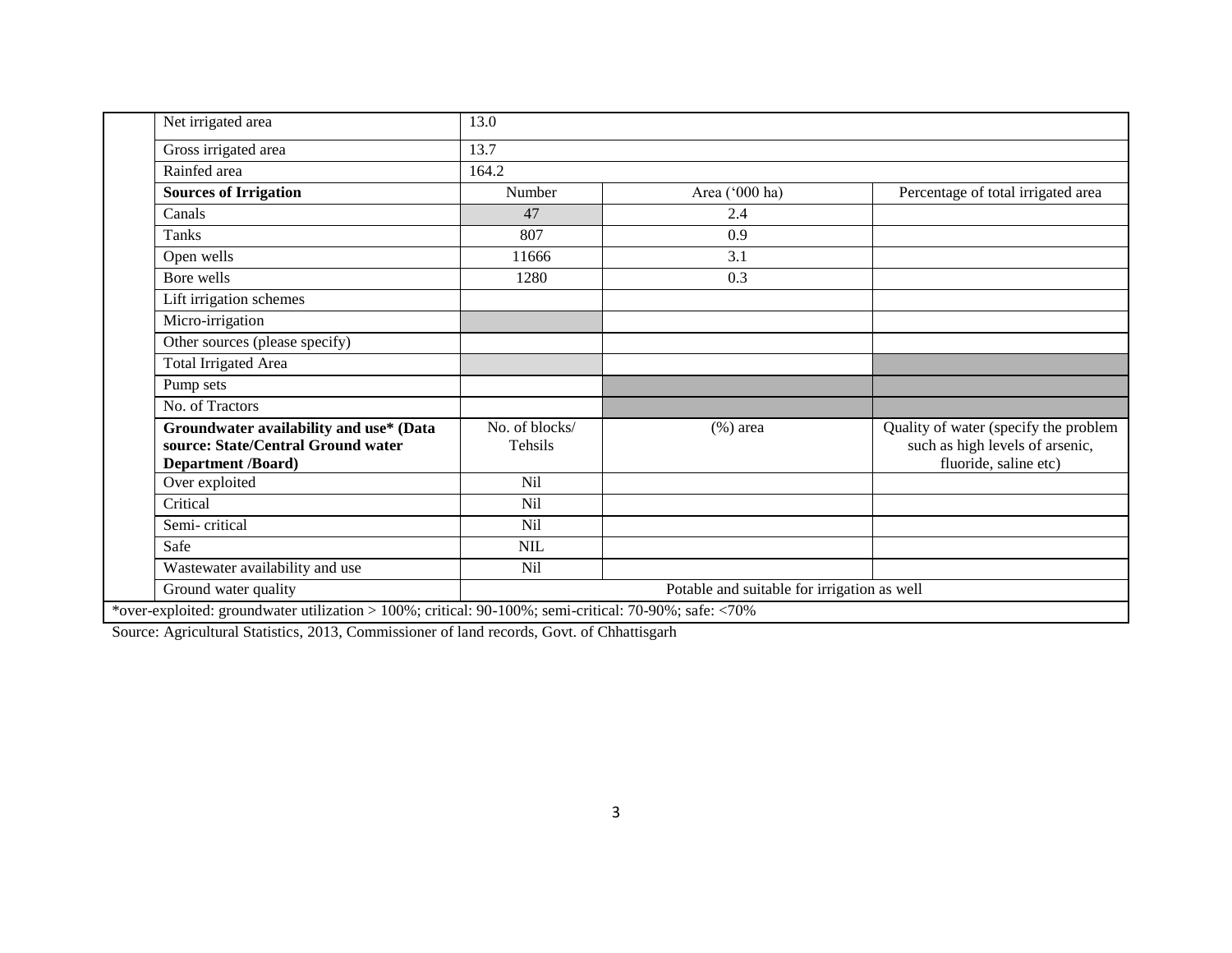| $\overline{1.7}$ | S.No.             | Major field crops cultivated |                          |                          |                  | Area ('000 ha)           |                          |                          |                          |                    |
|------------------|-------------------|------------------------------|--------------------------|--------------------------|------------------|--------------------------|--------------------------|--------------------------|--------------------------|--------------------|
|                  |                   |                              | <b>Kharif</b>            |                          |                  |                          | Rabi                     |                          |                          |                    |
|                  |                   |                              | <b>Irrigated</b>         | <b>Rainfed</b>           | <b>Total</b>     | <b>Irrigated</b>         | <b>Rainfed</b>           | <b>Total</b>             | <b>Summer</b>            | <b>Grand</b> total |
|                  | 1                 | Rice                         | $\overline{0.4}$         | 78.2                     | 78.6             | $\sim$                   | $\sim$                   | $\blacksquare$           | $\mathbf{r}$             | 78.6               |
|                  | $\overline{2}$    | Wheat                        | $\blacksquare$           | $\blacksquare$           | $\blacksquare$   | 8.7                      | 0.5                      | 9.2                      | $\overline{a}$           | 9.2                |
|                  | 3                 | Jowar                        | $\blacksquare$           | $\sim$                   | $\overline{0.7}$ | $\omega$                 | $\blacksquare$           | $\blacksquare$           | $\blacksquare$           | $\overline{0.7}$   |
|                  | 4                 | Maize                        | $\blacksquare$           | $\mathbf{r}$             | 19.7             | $\sim$                   | $\blacksquare$           | ÷                        | $\blacksquare$           | 19.7               |
|                  | 5                 | Millets                      | $\overline{\phantom{a}}$ | $\overline{a}$           | $\overline{1.7}$ | $\blacksquare$           | $\overline{\phantom{a}}$ | $\blacksquare$           | $\overline{\phantom{a}}$ | 1.7                |
|                  | 6.                | <b>Total Cereals</b>         | $\blacksquare$           | $\blacksquare$           | 100.6            | $\blacksquare$           | $\blacksquare$           | ٠                        | $\blacksquare$           | 100.6              |
|                  | 7.                | Pigeonpea                    | $\blacksquare$           | $\sim$                   | 8.6              | $\blacksquare$           | $\blacksquare$           | $\blacksquare$           | $\blacksquare$           | 8.6                |
|                  | 8.                | Gram                         | $\overline{\phantom{a}}$ | $\overline{\phantom{a}}$ | $\blacksquare$   | $\overline{\phantom{a}}$ | $\overline{\phantom{a}}$ | $\overline{1.0}$         | $\overline{\phantom{a}}$ | $\overline{1.0}$   |
|                  | 9.                | <b>GreenGram</b>             | $\overline{\phantom{a}}$ | $\blacksquare$           | 0.1              | $\blacksquare$           | $\overline{\phantom{a}}$ | $\blacksquare$           | $\overline{\phantom{a}}$ | 0.1                |
|                  | $\overline{10}$ . | <b>BlackGram</b>             | $\blacksquare$           | $\overline{\phantom{a}}$ | $\overline{4.9}$ | $\blacksquare$           | $\blacksquare$           | $\blacksquare$           | $\blacksquare$           | 4.9                |
|                  | 11.               | <b>HorseGram</b>             | $\overline{\phantom{a}}$ | $\blacksquare$           | 2.7              | $\overline{\phantom{a}}$ | $\overline{\phantom{a}}$ | $\blacksquare$           | $\overline{\phantom{a}}$ | 2.7                |
|                  | 12.               | Pea                          | $\overline{\phantom{a}}$ | $\blacksquare$           | $\blacksquare$   | $\blacksquare$           | $\blacksquare$           | 0.6                      | $\overline{\phantom{a}}$ | 0.6                |
|                  | 13.               | Lentil                       | $\sim$                   | $\sim$                   | $\sim$           | $\sim$                   | $\sim$                   | 0.5                      | $\sim$                   | 0.5                |
|                  | 14.               | Lathyrus                     | $\overline{\phantom{a}}$ | $\blacksquare$           | $\sim$           | $\overline{\phantom{a}}$ | $\overline{\phantom{a}}$ | $\overline{0}$           | $\blacksquare$           | $\Omega$           |
|                  | $\overline{15}$ . | <b>Total Pulses</b>          | $\blacksquare$           | $\blacksquare$           | 18.3             | $\blacksquare$           | $\blacksquare$           | $\blacksquare$           | $\blacksquare$           | 18.3               |
|                  | 16.               | Rapeseed-mustard             | $\blacksquare$           | $\sim$                   | $\sim$           | $\blacksquare$           | $\sim$                   | 0.4                      | $\sim$                   | 0.4                |
|                  | 17.               | Linseed                      | $\blacksquare$           | $\blacksquare$           | $\blacksquare$   | $\blacksquare$           | $\sim$                   | $\overline{0}$           | $\overline{\phantom{a}}$ | $\overline{0}$     |
|                  | 18.               | Groundnut                    | $\blacksquare$           | $\overline{a}$           | $\boldsymbol{0}$ | $\blacksquare$           | $\blacksquare$           | $\blacksquare$           | $\overline{\phantom{0}}$ | $\overline{0}$     |
|                  | 19.               | Sesame                       | $\overline{\phantom{a}}$ | $\overline{a}$           | $\boldsymbol{0}$ | $\blacksquare$           | $\sim$                   | ٠                        | $\blacksquare$           | $\overline{0}$     |
|                  | 20.               | Soybean                      | $\overline{\phantom{a}}$ | $\blacksquare$           | $\boldsymbol{0}$ | $\blacksquare$           | $\overline{\phantom{a}}$ | $\overline{\phantom{a}}$ | $\overline{\phantom{a}}$ | $\overline{0}$     |
|                  | $\overline{21}$ . | Sunflower                    | $\overline{\phantom{a}}$ | $\blacksquare$           | $\boldsymbol{0}$ | $\sim$                   | $\overline{\phantom{a}}$ | $\blacksquare$           | $\overline{\phantom{a}}$ | $\overline{0}$     |
|                  | $\overline{22}$ . | Niger/Safflower              | $\overline{\phantom{a}}$ | $\overline{a}$           | $\boldsymbol{0}$ | $\overline{\phantom{a}}$ | $\overline{\phantom{a}}$ | ٠                        | $\overline{\phantom{a}}$ | $\overline{0}$     |
|                  | 23.               | <b>Total Oilseeds</b>        | $\blacksquare$           | $\blacksquare$           | 0.4              | $\sim$                   | $\blacksquare$           | ٠                        | $\blacksquare$           | 0.4                |
|                  | $\overline{24}$ . | Vegetables                   | $\blacksquare$           | $\sim$                   | $\overline{4.5}$ | $\blacksquare$           | $\blacksquare$           | $\blacksquare$           | $\blacksquare$           | $\overline{4.5}$   |
|                  | 25.               | Sugarcane                    | $\overline{\phantom{a}}$ | $\equiv$                 | 0.5              | $\blacksquare$           | $\blacksquare$           | $\blacksquare$           | $\blacksquare$           | 0.5                |
|                  | $\overline{26}$   | <b>All Crops</b>             | $\blacksquare$           | $\blacksquare$           | $\blacksquare$   | $\blacksquare$           | $\blacksquare$           | ٠                        | $\blacksquare$           | $\blacksquare$     |

# **1.7 Area under major field crops & horticulture (as per latest figures) (Specify year 2013)**

Source: Agricultural Statistics, 2013, Commissioner of land records, Govt. of Chhattisgarh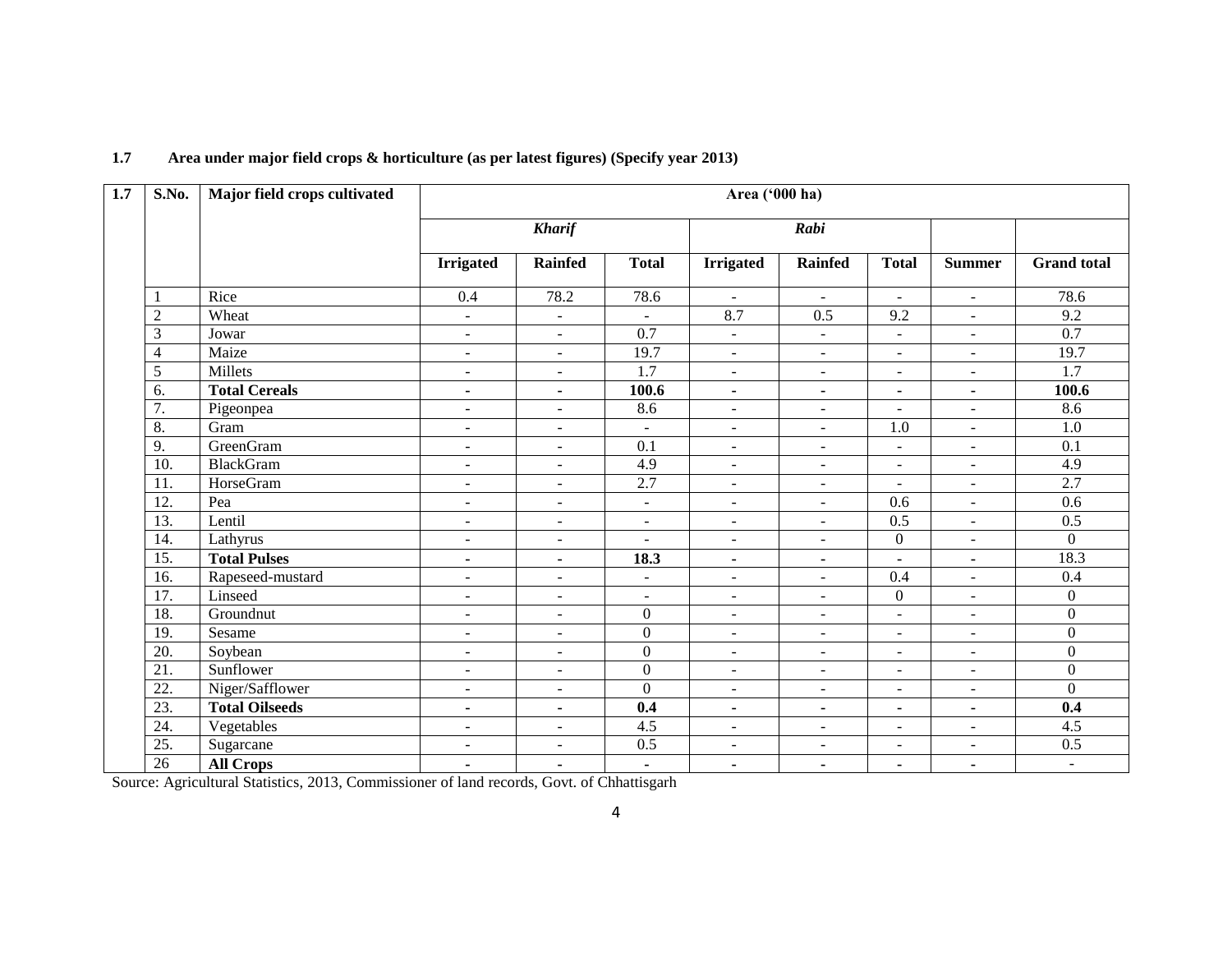| S.No.                        | Horticulture crops - Fruits   | Area (' 000 ha)  |
|------------------------------|-------------------------------|------------------|
|                              |                               | Total            |
| $\mathbf{1}$                 | <b>Cashew nut</b>             | $\overline{0}$   |
| $\overline{2}$               | <b>Mango</b>                  | 0.2              |
| $\overline{3}$               | <b>Jack fruit</b>             | $\overline{0}$   |
| $\overline{4}$               | Gauva                         | $\overline{0}$   |
| $\overline{5}$               | Lemon                         | $\overline{0}$   |
| 6                            | <b>Banana</b>                 | $\boldsymbol{0}$ |
| $\overline{7}$<br><b>Ber</b> |                               | $\overline{0}$   |
| $\overline{8}$               | <b>Others</b>                 |                  |
| Total                        | <b>All fruits</b>             |                  |
|                              | Horticulture crops -          | Total            |
|                              | <b>Vegetables</b>             |                  |
| $\mathbf{1}$                 | <b>Tomato</b>                 | 0.5              |
| $\sqrt{2}$                   | <b>Potato</b>                 | 1.6              |
| $\overline{3}$               | <b>Brinjal</b>                | $\overline{0.3}$ |
| $\overline{4}$               | <b>Bhindi</b>                 | 0.1              |
| $\sqrt{5}$                   | Onion                         | 0.5              |
| 6                            | Cabbage                       | 0.2              |
|                              | Leafy Veg.                    | $\overline{0}$   |
| $\,8\,$                      | <b>Cauliflower</b>            | $\overline{0.2}$ |
| 9.                           | <b>Bottle guard</b>           | $\boldsymbol{0}$ |
| $\overline{10}$              | Green pea                     | $\boldsymbol{0}$ |
| $\overline{11}$              | Cow pea                       | $\boldsymbol{0}$ |
| $\overline{12}$              | <b>Beans</b>                  | $\boldsymbol{0}$ |
| $\overline{13}$              | Radish                        | $\overline{0}$   |
| $\overline{14}$              | <b>Others</b>                 | $\overline{0.4}$ |
| $\overline{15}$              | All vegetables                |                  |
|                              | <b>Medicinal and Aromatic</b> | Total            |
|                              | crops                         |                  |
| -1                           | <b>Black chilli</b>           | $\boldsymbol{0}$ |
| $\sqrt{2}$                   | <b>Chilli</b>                 | $\overline{0.3}$ |
| $\overline{3}$               | Garlic                        | $\overline{0.2}$ |
| $\overline{4}$               | Ginger                        | 0.3              |
| 5                            | turmeric                      | $\overline{0.1}$ |

Source: Directorate of Horticulture, Govt. of Chhattisgarh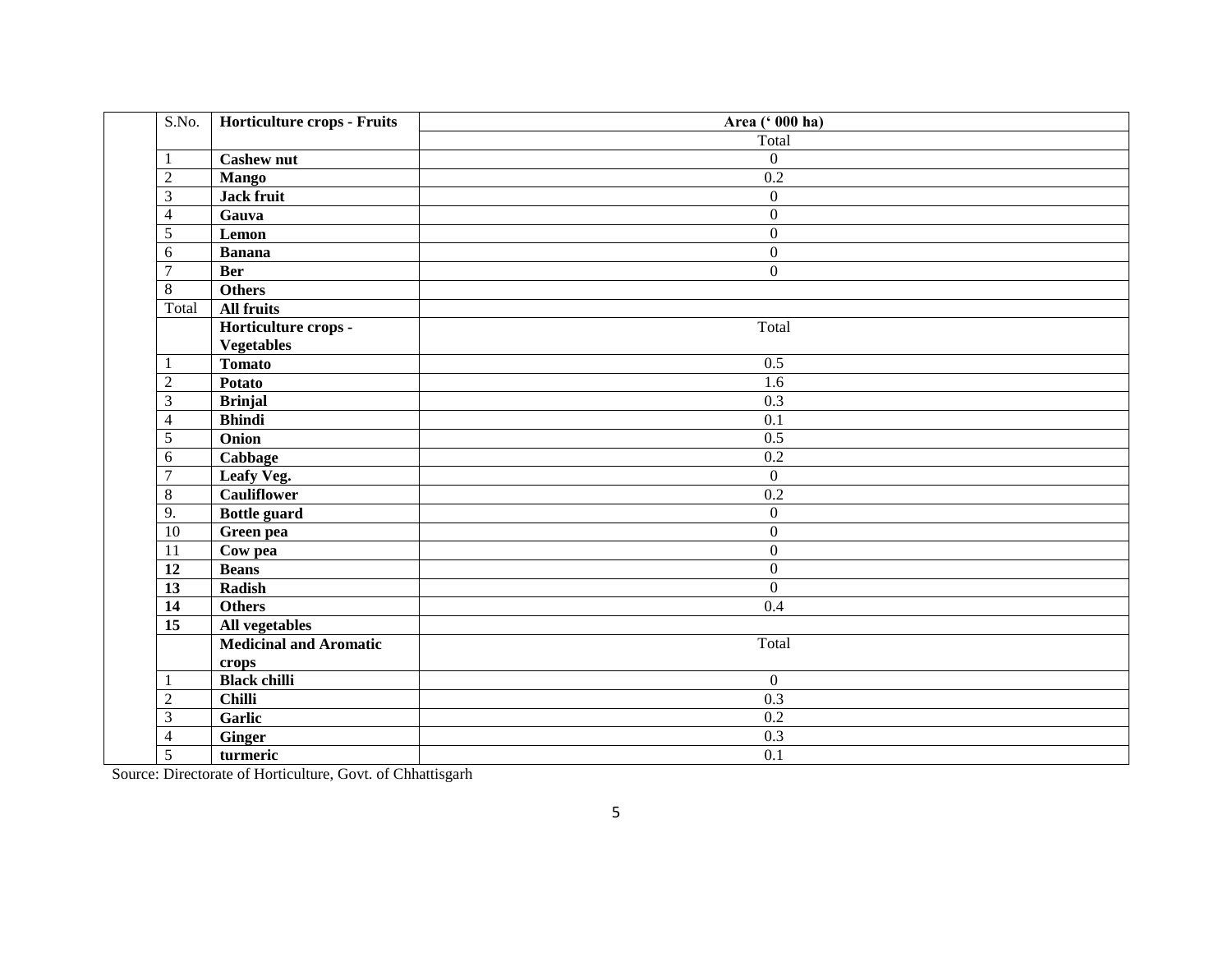| 1.11    | Name of crop                                                      |                                 | <b>Kharif</b>           | Rabi                                                                                            |                         |                                 | <b>Summer</b>           |                                 | <b>Total</b>            |                                     |  |
|---------|-------------------------------------------------------------------|---------------------------------|-------------------------|-------------------------------------------------------------------------------------------------|-------------------------|---------------------------------|-------------------------|---------------------------------|-------------------------|-------------------------------------|--|
|         |                                                                   | Production<br>$(000 \text{ m})$ | Productivity<br>(kg/ha) | Production<br>$(000 \text{ m})$                                                                 | Productivity<br>(kg/ha) | Production<br>$(000 \text{ m})$ | Productivity<br>(kg/ha) | Production<br>$(000 \text{ m})$ | Productivity<br>(kg/ha) | residue as<br>fodder<br>(°000 tons) |  |
|         | Major Field crops (Crops to be identified based on total acreage) |                                 |                         |                                                                                                 |                         |                                 |                         |                                 |                         |                                     |  |
| Crop 1  | Rice                                                              | 153.0                           | 1951                    | $\overline{a}$                                                                                  | $\blacksquare$          | $\blacksquare$                  | $\blacksquare$          | 153.0                           | 1951                    | $\blacksquare$                      |  |
| Crop 2  | <b>BlackGram</b>                                                  | 1.7                             | 347                     | ۰                                                                                               |                         | ٠                               |                         | 1.7                             | 347                     |                                     |  |
| Crop 3  | Groundnut                                                         | 1.8                             | $\mathbf{r}$            | $\blacksquare$                                                                                  | $\blacksquare$          | $\blacksquare$                  | $\blacksquare$          | 1.8                             | $\mathbf{r}$            | $\blacksquare$                      |  |
| Crop 4  | Pigeonpea                                                         | 5.7                             | 668                     | $\blacksquare$                                                                                  | $\blacksquare$          | ٠                               | $\blacksquare$          | 5.7                             | 668                     | ۰                                   |  |
| Crop 5  | Sesame                                                            | 0.9                             | $\sim$                  | $\blacksquare$                                                                                  | $\blacksquare$          | $\blacksquare$                  |                         | 0.9                             | $\mathbf{r}$            | $\blacksquare$                      |  |
| Crop 6  | HorseGram                                                         | 0.8                             | 279                     |                                                                                                 | $\blacksquare$          | ٠                               |                         | 0.8                             | 279                     | $\blacksquare$                      |  |
| Crop 8  | Sunflower                                                         | $\blacksquare$                  | $\omega$                | 0.001                                                                                           | $\blacksquare$          | $\blacksquare$                  | $\blacksquare$          | 0.001                           | $\equiv$                | $\blacksquare$                      |  |
| Crop 9  | Rap-mustard                                                       | $\blacksquare$                  | $\sim$                  | 4.6                                                                                             |                         | ٠                               | ٠                       | 4.6                             | $\mathbf{r}$            | ۰                                   |  |
| Crop 10 | Wheat                                                             | $\blacksquare$                  | $\blacksquare$          | 19.1                                                                                            | 2065                    | $\blacksquare$                  | ٠                       | 19.1                            | 2065                    | $\blacksquare$                      |  |
| Crop 11 | Lathyrus                                                          | $\blacksquare$                  | $\blacksquare$          | 0.2                                                                                             |                         | $\blacksquare$                  | $\blacksquare$          | 0.2                             | $\sim$                  | $\blacksquare$                      |  |
| Crop 12 | Green Gram                                                        | $\blacksquare$                  | $\blacksquare$          | 0.01                                                                                            | 197                     | $\blacksquare$                  | $\blacksquare$          | 0.01                            | 197                     | $\blacksquare$                      |  |
|         | All crops                                                         | $\blacksquare$                  | $\blacksquare$          | $\blacksquare$                                                                                  | $\blacksquare$          | $\blacksquare$                  | ٠                       | $\blacksquare$                  | $\blacksquare$          | $\blacksquare$                      |  |
|         |                                                                   |                                 |                         | Major Horticultural crops (Crops to be identified based on total acreage) - Fruits & Vegetables |                         |                                 |                         |                                 |                         |                                     |  |
| Crop 1  | <b>Cashew nut</b>                                                 | $\sim$                          |                         |                                                                                                 |                         |                                 | $\blacksquare$          | $\blacksquare$                  | $\blacksquare$          | $\overline{a}$                      |  |
| Crop 2  | <b>Mango</b>                                                      | $\sim$                          | $\sim$                  | $\overline{a}$                                                                                  | $\sim$                  | $\blacksquare$                  |                         | $\blacksquare$                  | $\blacksquare$          | $\blacksquare$                      |  |
| Crop 3  | <b>Jack fruit</b>                                                 | $\blacksquare$                  | $\sim$                  | $\overline{\phantom{0}}$                                                                        | $\blacksquare$          | $\blacksquare$                  | $\blacksquare$          | $\blacksquare$                  | $\blacksquare$          | $\blacksquare$                      |  |
| Crop 4  | Gauva                                                             | $\blacksquare$                  | $\mathbf{r}$            | ÷.                                                                                              | ÷.                      | $\overline{a}$                  | ÷.                      | ۰                               | $\blacksquare$          |                                     |  |
| Crop 5  | Lemon                                                             | $\overline{a}$                  | $\blacksquare$          | $\overline{\phantom{a}}$                                                                        | $\blacksquare$          | $\overline{\phantom{a}}$        | $\blacksquare$          | $\blacksquare$                  | $\blacksquare$          | $\overline{\phantom{a}}$            |  |
| Crop 6  | <b>Banana</b>                                                     | 0.149                           | $\sim$                  | $\overline{\phantom{a}}$                                                                        | $\sim$                  | $\blacksquare$                  | $\blacksquare$          | 0.149                           | $\blacksquare$          | $\overline{\phantom{a}}$            |  |
| Crop 7  | <b>Ber</b>                                                        | $\sim$                          | $\overline{a}$          | $\overline{\phantom{a}}$                                                                        | $\sim$                  | $\overline{\phantom{a}}$        | ٠                       | $\blacksquare$                  | $\blacksquare$          | $\overline{a}$                      |  |
| Crop 8  | <b>Tomato</b>                                                     | $\equiv$                        | $\sim$                  | $\blacksquare$                                                                                  | $\sim$                  | $\blacksquare$                  | $\blacksquare$          | $\blacksquare$                  | $\sim$                  | $\blacksquare$                      |  |
| Crop 9  | <b>Potato</b>                                                     | 11.2                            | 6886                    | $\overline{\phantom{a}}$                                                                        | $\blacksquare$          | $\overline{\phantom{a}}$        | $\blacksquare$          | 11.2                            | 6886                    | $\overline{\phantom{0}}$            |  |
| Crop 10 | <b>Brinjol</b>                                                    | $\sim$                          | $\blacksquare$          | $\blacksquare$                                                                                  | $\blacksquare$          | $\blacksquare$                  | $\blacksquare$          | $\blacksquare$                  | $\mathbf{r}$            | $\overline{\phantom{0}}$            |  |
| Crop 11 | <b>Bhindi</b>                                                     | $\sim$                          | ÷.                      | $\overline{a}$                                                                                  | $\sim$                  | $\overline{a}$                  | $\overline{a}$          | $\overline{\phantom{a}}$        | $\mathbf{r}$            | $\overline{a}$                      |  |
| Crop 12 | Onion                                                             | 1.6                             | 3250                    |                                                                                                 |                         | $\overline{\phantom{a}}$        |                         | 1.6                             | 3250                    |                                     |  |

**1.11** Production and Productivity of major crops (Year 2012-13; specify years)

Source: Agricultural Statistics, 2013, Commissioner of land records, Govt. of Chhattisgarh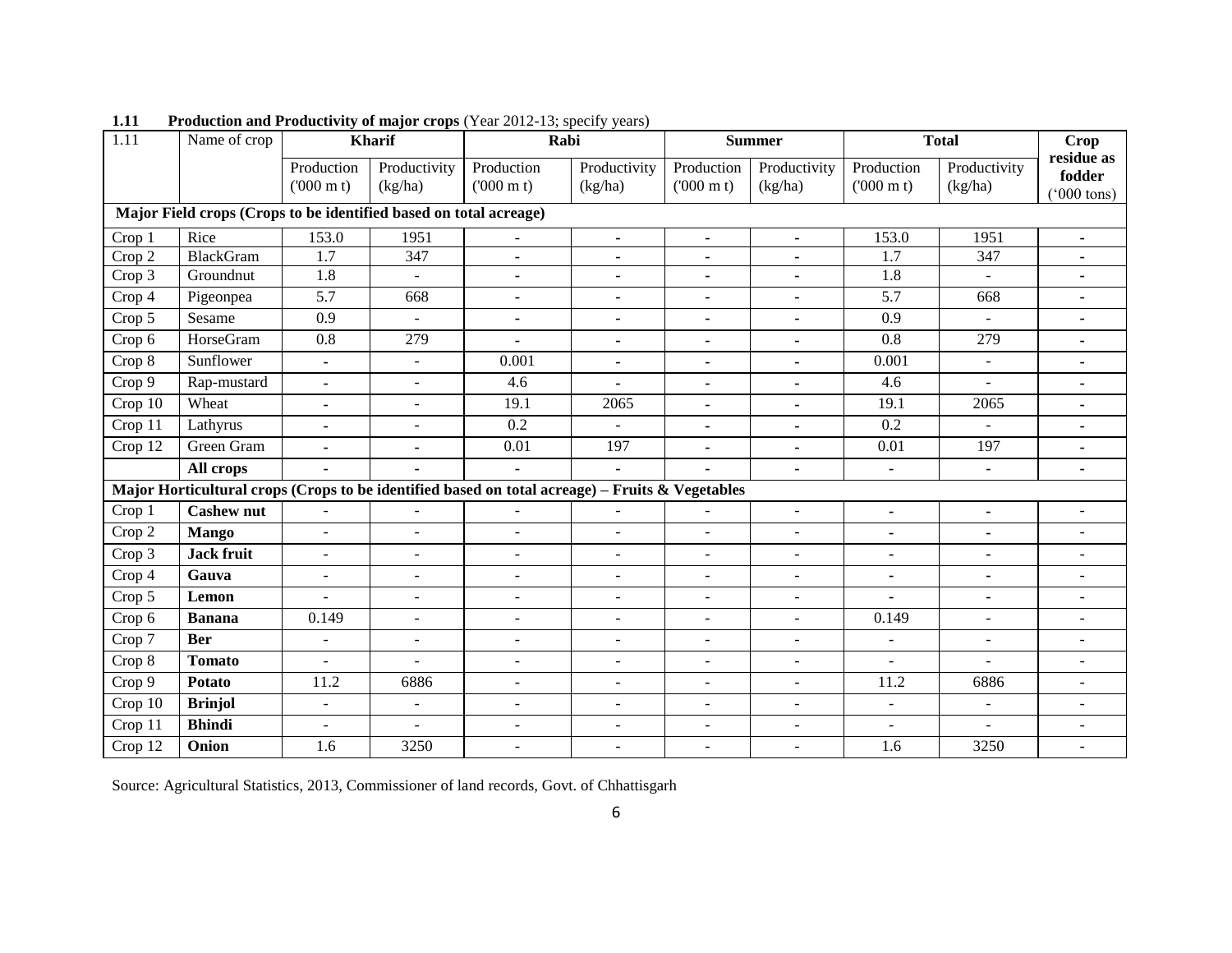| 1.12 | Sowing window for 5 major<br>field crops<br>(start and end of normal sowing)<br>period) | Rice      | Blackgram        | Ground nut       | Pigeon pea | sesamum  |
|------|-----------------------------------------------------------------------------------------|-----------|------------------|------------------|------------|----------|
|      | Kharif-Rainfed                                                                          |           |                  |                  |            |          |
|      | Kharif-Irrigated                                                                        |           |                  |                  |            |          |
|      | <b>Major Rabi crops</b>                                                                 | Groundnut | <b>Sunflower</b> | Rapeseed-mustard | Wheat      | lathyrus |
|      | Rabi-Rainfed                                                                            |           |                  |                  |            |          |
|      | Rabi-Irrigated                                                                          |           |                  |                  |            |          |

| 1.13 | What is the major contingency the district is prone to? (Tick mark) | <b>Regular</b> | Occasional | <b>None</b> |
|------|---------------------------------------------------------------------|----------------|------------|-------------|
|      | Drought                                                             |                |            |             |
|      | Flood                                                               |                |            |             |
|      | Cyclone                                                             |                |            |             |
|      | Hail storm                                                          |                |            |             |
|      | Heat wave                                                           |                | ✓          |             |
|      | Cold wave                                                           |                |            |             |
|      | Frost                                                               |                |            |             |
|      | Sea water intrusion                                                 |                |            | ✓           |
|      | Pests and disease outbreak (specify)                                |                |            |             |
|      | Others (specify)                                                    |                |            |             |

| 1.14 | <b>Include Digital maps of the district for</b>   Location map of district within State as Annexure I | Enclosed: Yes |
|------|-------------------------------------------------------------------------------------------------------|---------------|
|      | Mean annual rainfall as Annexure 2                                                                    | Enclosed: No  |
|      | Soil map as Annexure 3                                                                                | Enclosed: No  |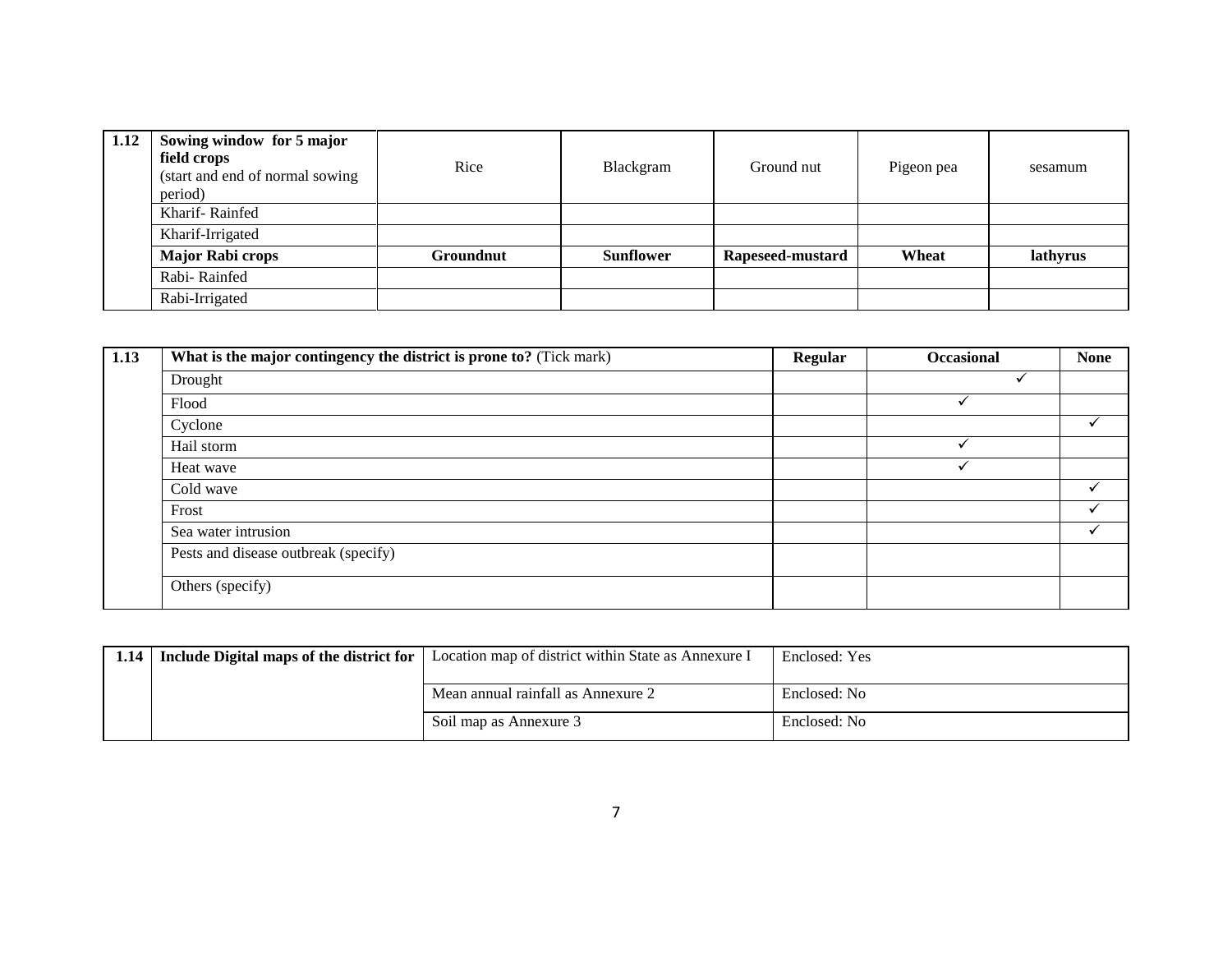Annexure I Location map of Balrampur district in Chhattisgarh state

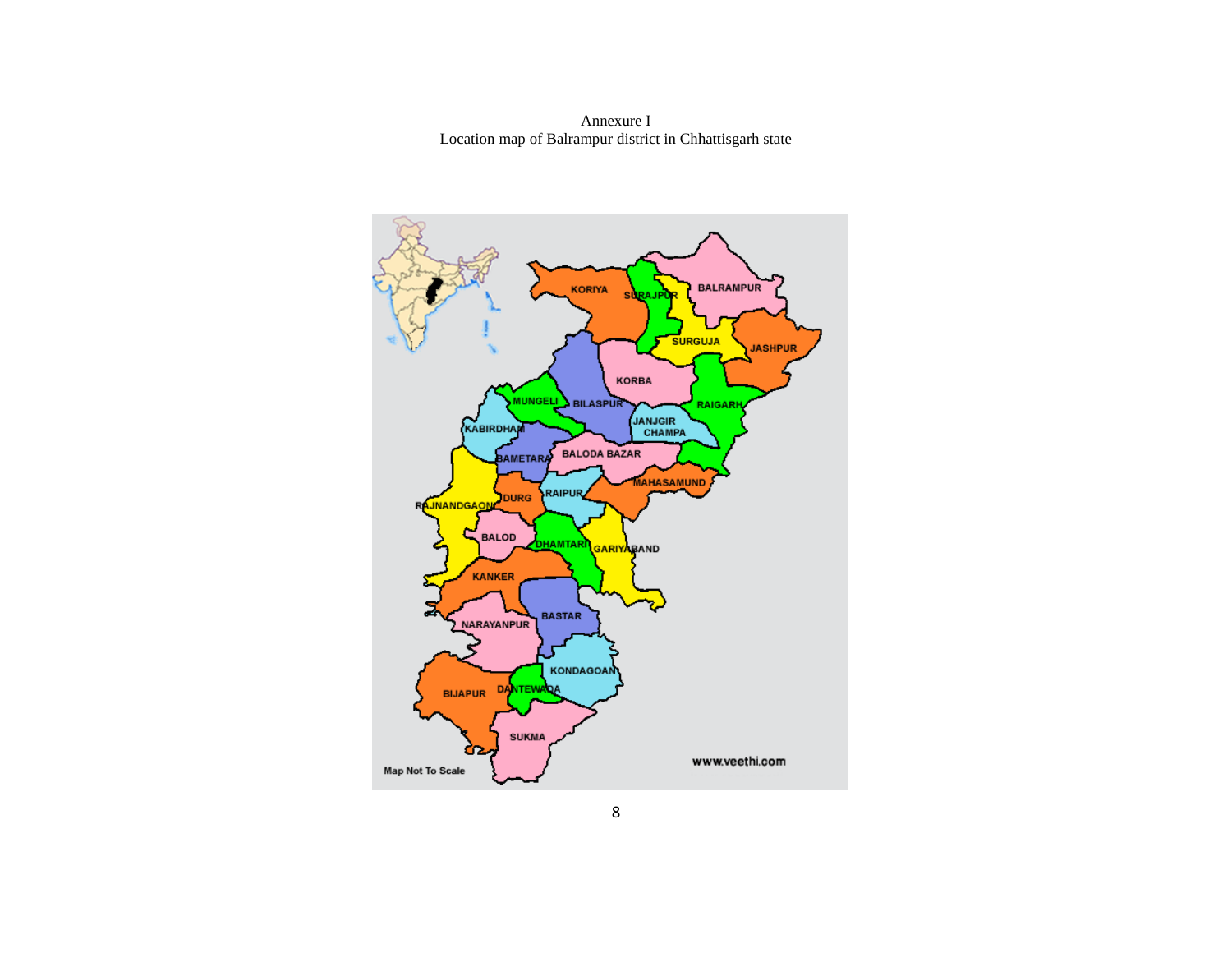#### **2.0 Strategies for weather related contingencies for delayed onset of monsoon**

#### **2.1 Onset of monsoon between 15 June – 15 July**

| Major<br>Farming<br>situation | Crops to be sown                                                                                                                                        | <b>Agronomic measures</b>                                                                                                               |
|-------------------------------|---------------------------------------------------------------------------------------------------------------------------------------------------------|-----------------------------------------------------------------------------------------------------------------------------------------|
| 1) Upland                     | <b>Rice-</b> Tulsi, Vandana, Aditya, Kalinga-3, Samleshwari, Vanprabha, Indira<br>barani dhan-1, Anjali, Danteshwari                                    | line sowing with recommended dose of fertilizer                                                                                         |
|                               | Pigeonpea -UPAS-120, TAG-10, Asha, Rajivlochan, ICPL-151, ICPL-87<br>Urd- JU-2, JU-3, PDU-1TAU-2, TU-94-2                                               | Proper Spacing with recommended dose of Fertiliser &<br>Seed Inoculation with Rhizobium culture                                         |
|                               | Maize- HISHELL, BIO-9681, DHM117, PMH-3, PRO-4640, PIO30-R26, P-<br>3787, 900M Gold, Seed Tech-2324, Pro-4212                                           | Line sowing<br>weed management. by Atrazin $@$ 2 gm./liter.water at (PE)                                                                |
|                               | Groundnut -SB-11, JL-24, ICGS-11, ICGS-34, ICGS-43<br>Sesame-Selection-5, TC-25, JT-21                                                                  | Line sowing $&$ seed Inoculation with Rhizobium culture                                                                                 |
| 2) Midland                    | Rice-MTU-1010, PA-6444, PHB-71, KRH-1, Indira sona, purnima, Indira barani<br>dhan-1, Samleshwari, IGKV R1                                              | 15-20 days old seedling use for transplanting<br>Apply 15-20 kg ZnSo4 before planting or sowing<br>Apply recommended dose of Fertilizer |
| 3) Low land                   | Rice-Sawarna ,Jaldubi, PA-6444, Mahamaya, Danteswari, Bambleswari,<br>karma mahsuri, swarna sub-1, , IGKV R2 (Durgeshwari), IGKV R 1244<br>(Maheshwari) |                                                                                                                                         |

## **2.2 Onset of monsoon between 16 – 31 July**

| <b>Major Farming</b><br>situation | Crops to be sown                                                 | <b>Agronomic measures</b>                                                                       |
|-----------------------------------|------------------------------------------------------------------|-------------------------------------------------------------------------------------------------|
| 1) Upland                         | Rice-Anjali, Purnima, Annda                                      | Direct Seeding of Sprouted rice seed under puddled condition<br>Increase seedrate by 20 %       |
|                                   | Pigeonpea-UPAS120, TAG10, Asha,<br>Rajivlochan, ICPL151, ICPL-87 | Proper Spacing with recommended dose of fertilizer & seed Inoculation with<br>Rhizobium culture |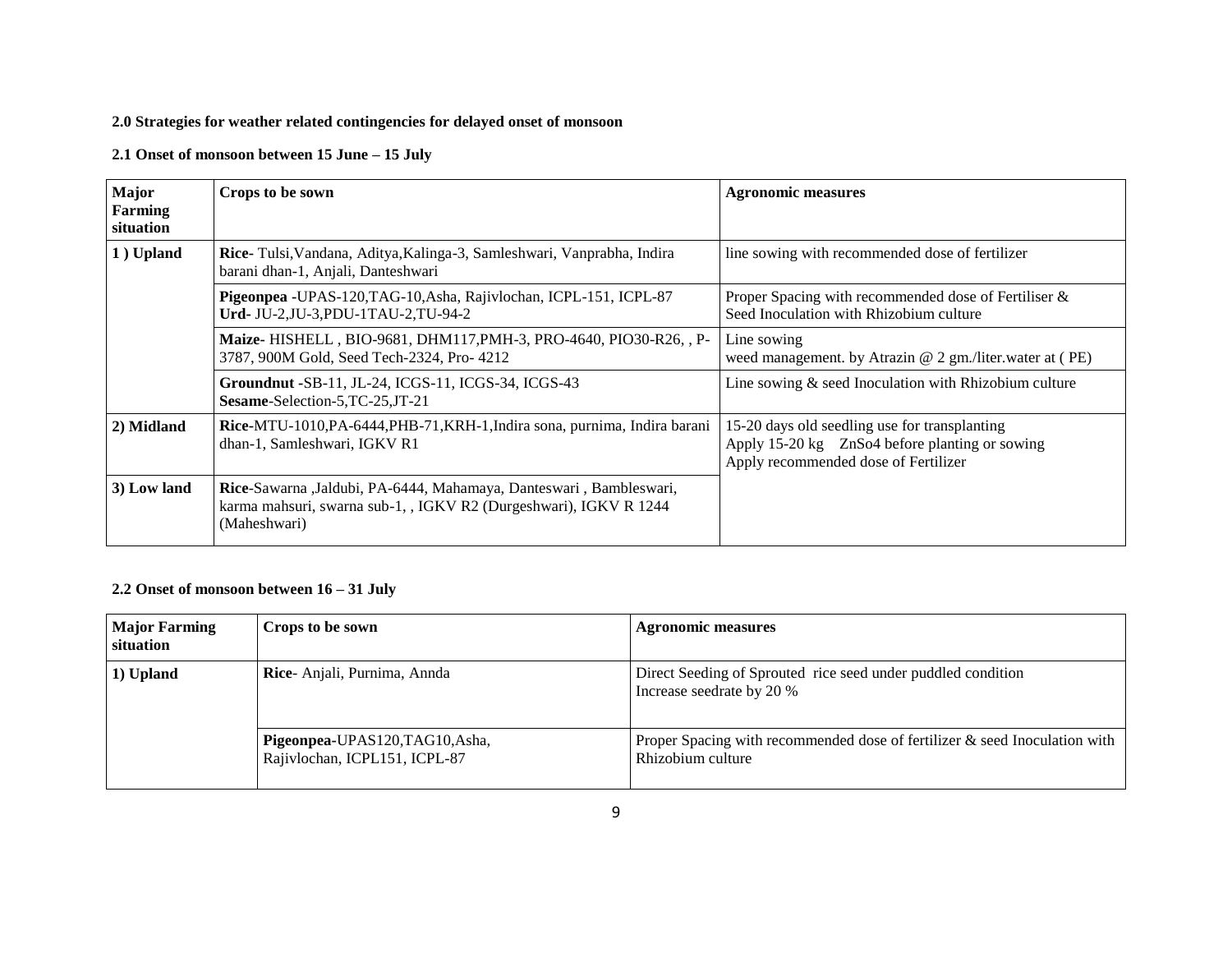|             | Urd- JU-2, JU-3, PDU-1TAU-2, TU-94-2<br>Maize- Early- Extra Early- Prakash, Pro- 4212, Pusa<br>Early MaKKa-1 Vivek hybrid- 9,17 | Proper Spacing with recommended dose of fertilizer $\&$ seed Inoculation with<br>Rhizobium culture     |  |
|-------------|---------------------------------------------------------------------------------------------------------------------------------|--------------------------------------------------------------------------------------------------------|--|
|             | Moong-Pusa Vishal, BM-4, HUM-12                                                                                                 | Proper Spacing with recommended dose of fertilizer & seed Inoculation with<br>Rhizobium culture        |  |
|             | Sesame-selection-5, TC-25, JT-21                                                                                                |                                                                                                        |  |
| 2) Midland  | Rice-Sawarna, MTU-1010 PA-6444, PHB-71, KRH-<br>1. Indira sona                                                                  | Grow short and medium duration variety<br>Direct Seeding of Sprouted rice seed under puddled condition |  |
| 3) Low land | Rice-Sawarna, sawerna, MTU-1010 PA-6444, PHB-<br>71, KRH-1, Indira sona                                                         | Grow short and medium duration variety<br>Direct Seeding of Sprouted rice seed under puddled condition |  |

# **2.3 Onset of monsoon between 1 – 15 August**

| <b>Major Farming</b><br>situation | Crops to be sown                        | <b>Agronomic measures</b>                                                                          |
|-----------------------------------|-----------------------------------------|----------------------------------------------------------------------------------------------------|
| 1) Upland                         | Sesame-selection-5, TC-25, JT-21        | line sowing                                                                                        |
|                                   | Urd- JU-2, JU-3, PDU-1TAU-2, TU-94-2    | Proper Spacing with recommended dose of fertilizer $\&$ seed Inoculation with<br>Rhizobium culture |
|                                   | Moong-Pusa Vishal, BM-4, HUM-12         | Proper Spacing with recommended dose of fertilizer $\&$ seed Inoculation with<br>Rhizobium culture |
|                                   | Fingermillet,-KM68, VL148, km-68, vl-48 | line sowing                                                                                        |
|                                   | Niger - IGP-76, GA-10, JNS-1, JNS-6     | line sowing                                                                                        |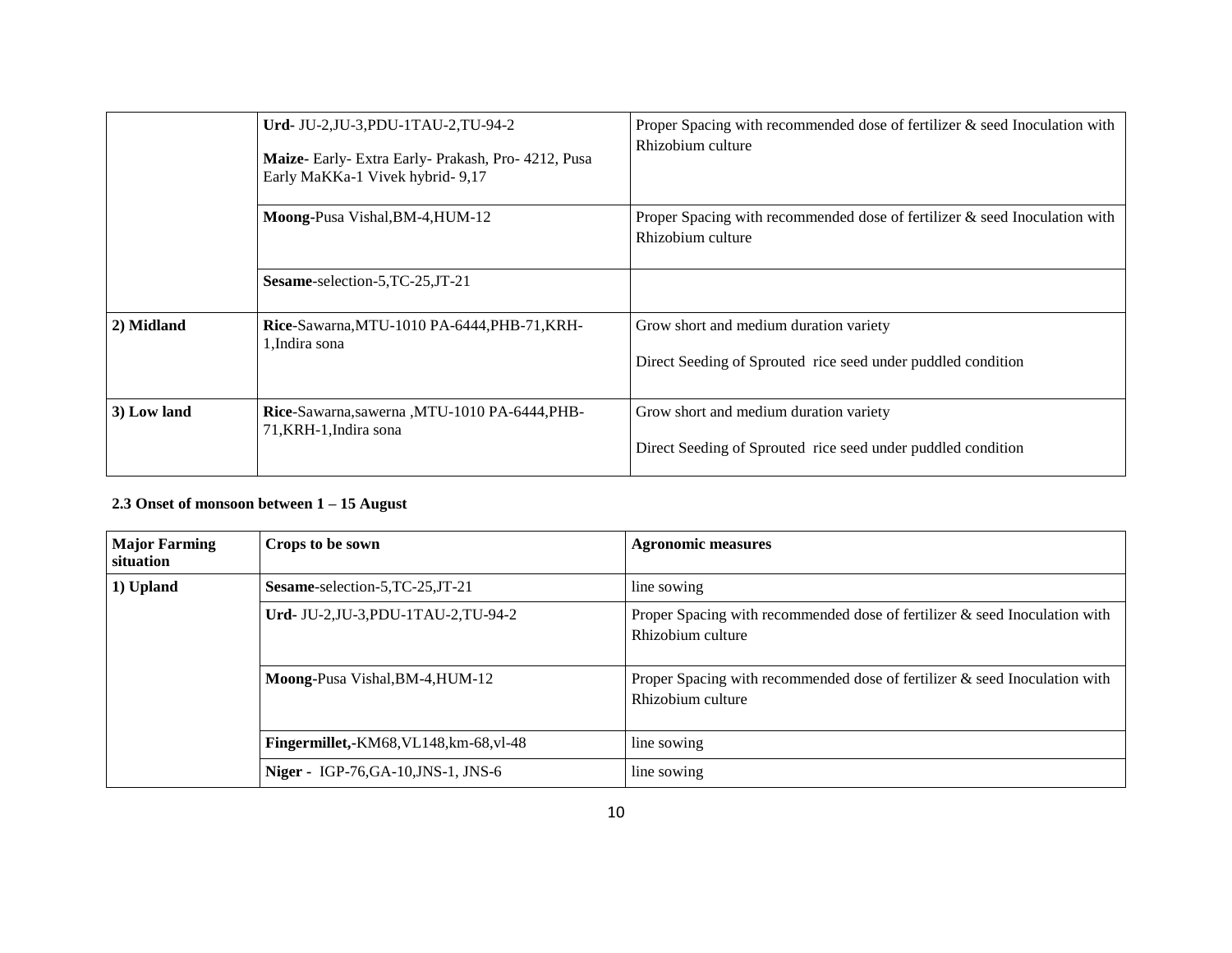|                    | Horse Gram- K42, Birsa kulthi-1, pk-1                        | line sowing                                                              |  |
|--------------------|--------------------------------------------------------------|--------------------------------------------------------------------------|--|
| 2) Midland         | <b>Rice-Early variety</b>                                    | Grow short duration variety                                              |  |
|                    | Direct Seeding of Sprouted rice seed under puddled condition |                                                                          |  |
|                    |                                                              | If already sown then weed mulching, biasi and foliar application of urea |  |
| 3) Low land        | Rice-Purnima, MTU-1010                                       | Grow short duration variety                                              |  |
| <b>Yellow soil</b> | $\text{Early} + \text{Midearly duration varieties}$          | Direct Seeding of Sprouted rice seed under puddled condition             |  |
|                    |                                                              | If already sown then weed mulching, biasi and foliar application of urea |  |

#### **2.4 Onset of monsoon between 16 – 31 August**

Conserve moisture for early planting of rabi crops

#### **2.5 Onset of monsoon between 1 – 15 September**

| <b>Major Farming</b><br>situation | Crops to be sown                         | <b>Agronomic measures</b>                                                                         |
|-----------------------------------|------------------------------------------|---------------------------------------------------------------------------------------------------|
|                                   |                                          |                                                                                                   |
| 1) Upland                         | <b>Niger - IGP-76,GA-10,JNS-1, JNS-6</b> | line sowing                                                                                       |
|                                   | Horse Gram- K42, Birsa kulthi-1, pk-1    | line sowing                                                                                       |
| 2) Midland                        | Mustard<br>Toria<br>Safflower            | Recommended package and practice should be followed<br>Line sowing<br>Moderate dose of fertilizer |
| 3) Low land                       | Sunflower<br>Linseed<br>Pea              | Weeding (Intercultural operation)                                                                 |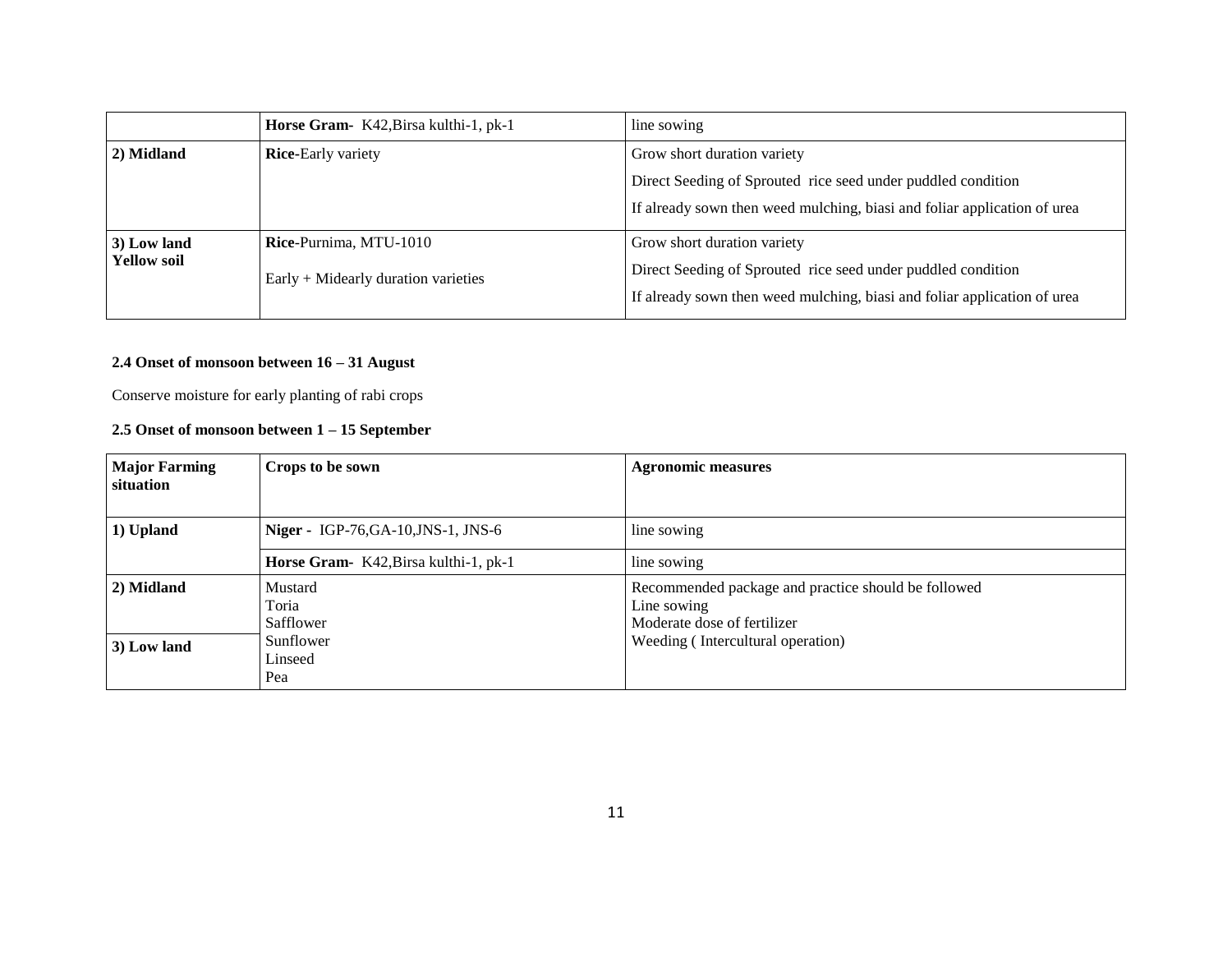#### **Common Weed associated in Upland and Low land crops**

| Ageratum conyzoides, Celosia argentea, Echinochloa Spp., Euphorbia hirta, Eclipta alba, panicum spp., Cyperus<br><b>Upland crops weeds</b> |  |
|--------------------------------------------------------------------------------------------------------------------------------------------|--|
| spp., cynodon dactylon, Achyranthes aspera, Amaranthus spp., Anagallis Arvensis, Argemone mexicana, Avena                                  |  |
| fatua, Dactyloctenium aegyptium, Saccharum Spontaneum, Tribulus terrestris                                                                 |  |
|                                                                                                                                            |  |
|                                                                                                                                            |  |
| Echinochloa, Cyperus, Eichhornia crassipes, Oxylis<br><b>Lowland crops weeds</b>                                                           |  |

#### **Weed control measures**

| <b>Crops</b> | Pre emergence                 | Post emergence               |
|--------------|-------------------------------|------------------------------|
| Rice         | Pyzerosulfuron @ 20g/ha       | Fenoxy prop ethyl @ 80 ml/ha |
|              |                               | Almix@ 4 g ai/ha             |
| Maize        | Atrazine @1.5 kg/ha           | $\blacksquare$               |
|              | Pendimethalin @1 L/ha         |                              |
| Pigeon pea   | Pendimethalin @ 1 L/ha        | Imazathapyr                  |
|              | Fluchloralin @ 0.75 to 1 L/ha |                              |
| Urd          | Pendimethalin @ 1 L/ha        | $\overline{\phantom{a}}$     |
|              | Fluchloralin @ 0.75 to 1 L/ha |                              |
| Horse gram   | Pendimethalin @ 1L/ha         | $\blacksquare$               |
|              | Fluchloralin @ 0.75 to 1 L/ha |                              |
| <b>Til</b>   | Pendimethalin @ 1 L/ha        | ٠                            |
|              | Fluchloralin @ 0.75 to 1 L/ha |                              |
| Ramtil       | Pendimethalin @ 1 L/ha        | $\blacksquare$               |
|              | Fluchloralin @ 0.75 to 1 L/ha |                              |
| Groundnut    | Pendimethalin @ 1 L/ha        | $\overline{\phantom{a}}$     |
|              | Fluchloralin @ 0.75 to 1 L/ha |                              |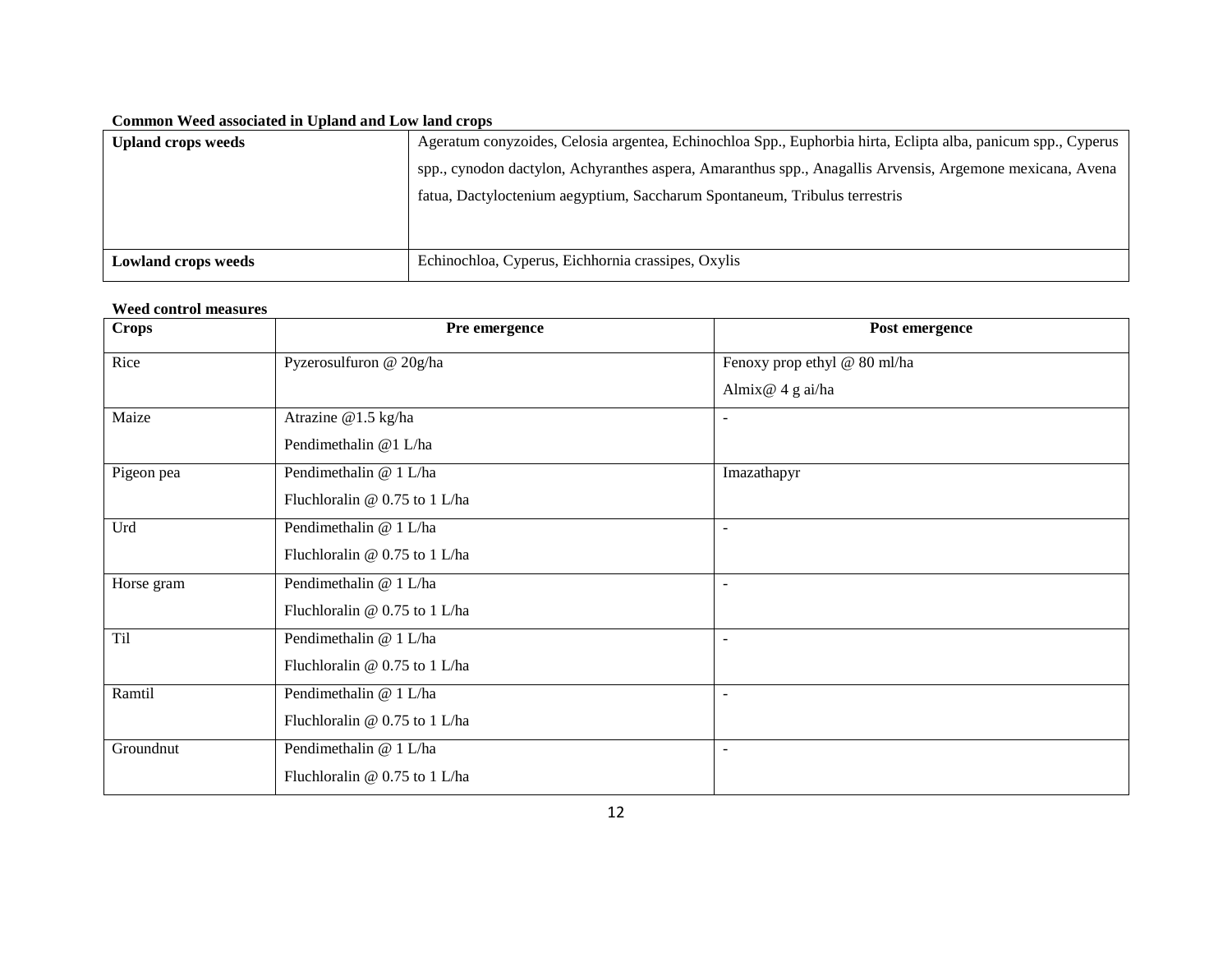| Sugarcane    | Atrazine @1.5 kg/ha             | $2,4-D \otimes 1$ kg/ha                               |
|--------------|---------------------------------|-------------------------------------------------------|
|              | Pendimethalin @1 L/ha           | Atrazine @                                            |
| Horticulture |                                 |                                                       |
| Potato       | Pendimethalin @ 1 L/ha          | Fenoxy prop ethyl + chlorimuron Ethyl @ $80 + 4$ g/ha |
|              | Fluchloralin $@0.75$ to 1 L/ha  |                                                       |
| Tomato       | Pendimethalin @ 1 L/ha          | -                                                     |
|              | Fluchloralin $@$ 0.75 to 1 L/ha |                                                       |

**Outbreak of diseases and control measures**

| <b>Outbreak of diseases and</b><br>control measures | <b>Vegetative stage</b>                       | Flowering stage <sup>1</sup>     | Crop maturity stage                         | Post harvest             |
|-----------------------------------------------------|-----------------------------------------------|----------------------------------|---------------------------------------------|--------------------------|
| Rice                                                | Leaf blast                                    | Sheath blight                    | Neck blast                                  |                          |
|                                                     | (Spray Propiconazole @ 1<br>ml/liter of water | (Spray Validamycin @ 3 g/liter)  | (Spray Propiconazole 1 ml/liter of<br>water | $\overline{\phantom{a}}$ |
| Maize                                               | Leaf blight                                   | Banded leaf and sheath blight    | Banded leaf and sheath blight               |                          |
|                                                     | (Hexaconazole @ 1 ml/liter)                   | (Validamycin 3 g/liter)          | (Validamycin 3 g/liter)                     |                          |
| Pigeon pea                                          | Sterility mosaic                              | Wilt of pigeon pea               |                                             |                          |
| Urd                                                 | <b>Yellow</b> mosaic                          | <b>Yellow</b> mosaic             |                                             |                          |
|                                                     | (Imedachloprid 4 ml/15liter)                  | (Imedachloprid 4 ml/15liter)     |                                             |                          |
| Groundnut                                           | Tikka disease of groundnut                    | Bud necrosis of groundnut        |                                             | Aspergillus rotting of   |
|                                                     | (Carbendazim 1 gm/liter)                      | (Imedachloprid 4 ml/15liter)     |                                             | seeds                    |
| Sugarcane                                           | Whip Smut of sugarcane                        | Red rot of sugarcane             | Red rot of sugarcane                        |                          |
|                                                     | (Healthy sugarcane sets)                      | (Healthy sugarcane sets)         | (Healthy sugarcane sets)                    |                          |
| Horticulture                                        |                                               |                                  |                                             |                          |
| Potato                                              | Late blight of potato                         | Late blight of potato (Metalaxyl | Bacterial wilt of potato                    |                          |
|                                                     | (Metalaxyl 500 ppm)                           | 500 ppm)                         | (IDM)                                       |                          |
| Tomato                                              | $-do-$                                        | $-do-$                           | $-do-$                                      |                          |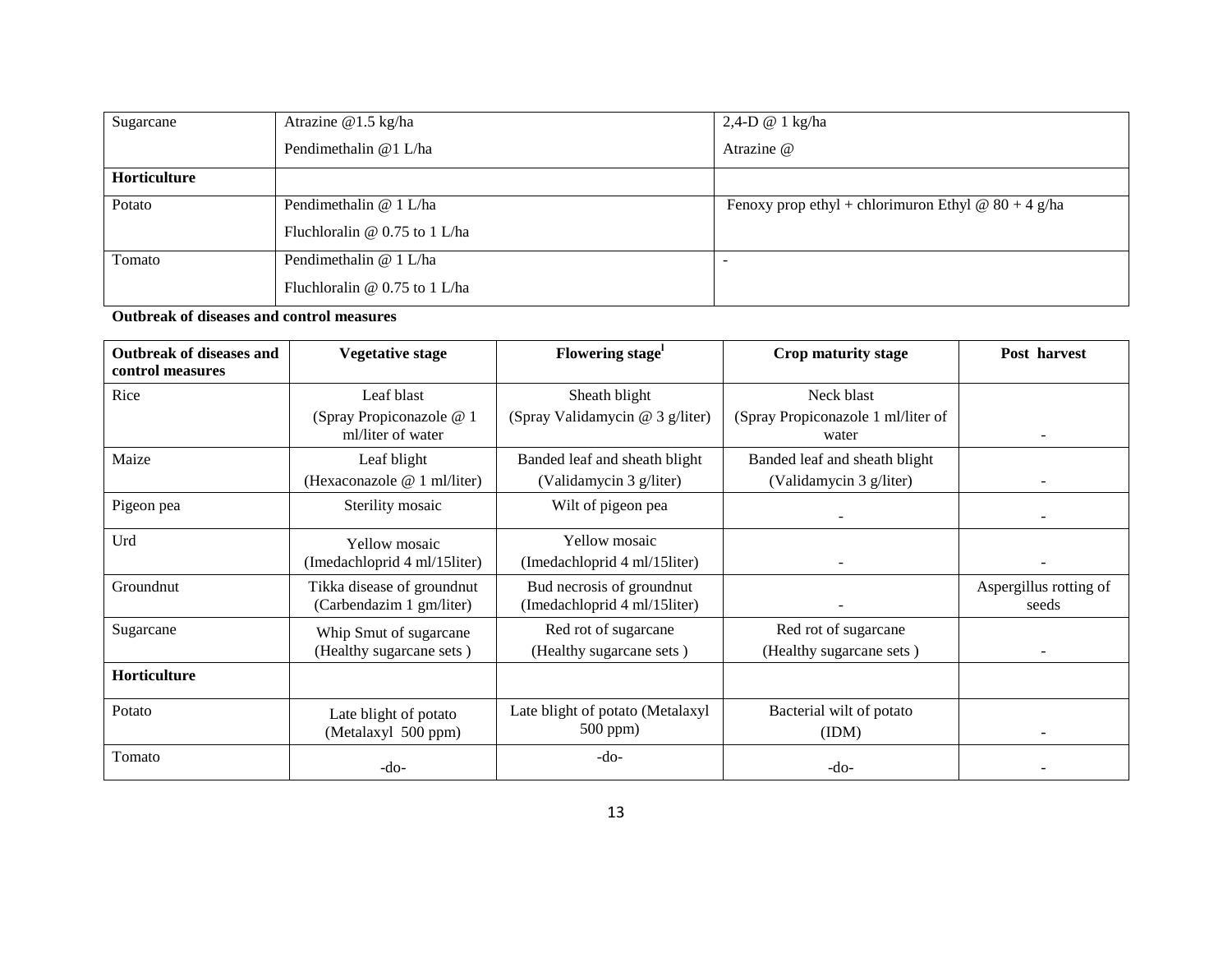# **3.0 Conditional dry spell**

**3.1 Condition: Normal onset followed by 15-20 days dry spell after sowing leading to poor germination/crop stand etc.**

|                                                |                                                                                                                                                                                                         | <b>Suggested Contingency measures</b>                                                                                            |                                                               |                                                                  |
|------------------------------------------------|---------------------------------------------------------------------------------------------------------------------------------------------------------------------------------------------------------|----------------------------------------------------------------------------------------------------------------------------------|---------------------------------------------------------------|------------------------------------------------------------------|
| <b>Major Farming</b><br>situation <sup>a</sup> | Normal Crop/cropping system <sup>b</sup>                                                                                                                                                                | $Crop$ management $c$                                                                                                            | Soil nutrient & moisture<br>conservation measues <sup>d</sup> | <b>Remarks</b> on<br>Implementation <sup>e</sup>                 |
| 1) Upland                                      | Rice-Fallow Vr. Local<br>Pigeonpea -Fallow:<br>variety - Mainpat local<br>Maize-Fallow:<br>variety. hybrid & local<br>Fallow-Horse Gram/Niger/Toriya<br>Vr. Local<br>Groundnut -Fallow<br>Variety-local | *Thinning and gap filling the existing<br>crops<br>*Re-Sowing                                                                    | Life saving Irrigation<br>In situ SWC measures                | Supply of inter cultural<br>implements<br>through<br><b>RKVY</b> |
| 2) Midland<br>3) Low land                      | Rice-Fallow vr.MTU-1010,PA-<br>6444, PHB-71,<br>Rice-Wheat/Pea/<br>Rice-Fallow<br>Rice-Lathyrus/linseed/lentil/pea                                                                                      | *Thinning and gap filling the existing<br>crops<br>*Re-Sowing<br>*Sprouted seed should be<br>sown if nursery is not<br>available | Life saving Irrigation<br>In situ SWC measures                |                                                                  |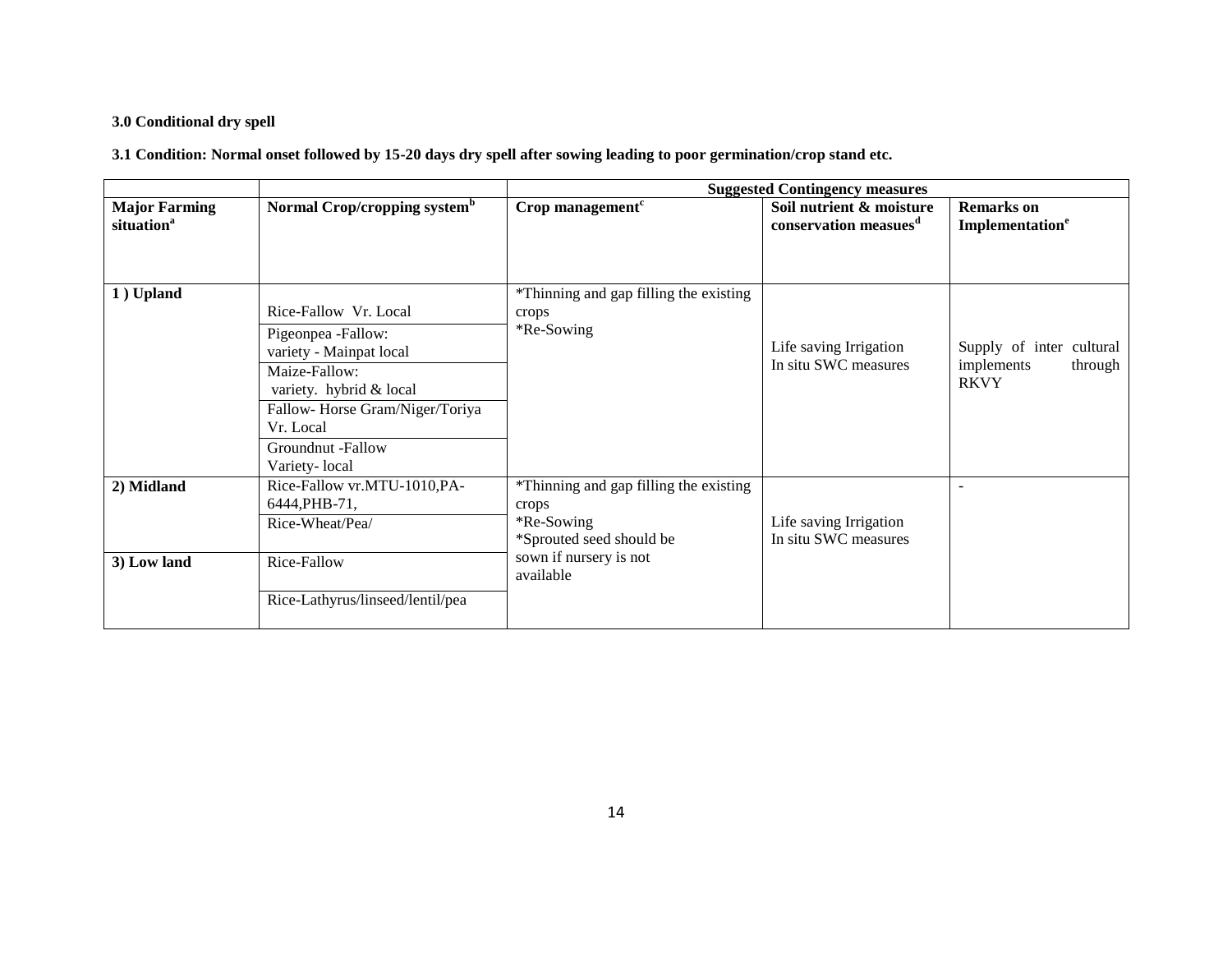|                                   |                                    | <b>Suggested Contingency measures</b> |                                                   |                                     |
|-----------------------------------|------------------------------------|---------------------------------------|---------------------------------------------------|-------------------------------------|
| <b>Major Farming</b><br>situation | <b>Normal Crop/cropping system</b> | Crop management                       | Soil nutrient & moisture<br>conservation measures | <b>Remarks</b> on<br>Implementation |
|                                   |                                    |                                       |                                                   |                                     |
| 1) Upland                         |                                    |                                       | 1) Inter cultivation (soil                        | 1) Supply of Inter cultural         |
|                                   | Rice-Fallow Vr. Local              | 1) Thinning (Lower the plant          | Mulching) Conservation                            | Implements through RKVY             |
|                                   | Pigeonpea -Fallow:                 | population per unit area)             | furrow                                            |                                     |
|                                   | variety - Mainpat local            |                                       | 2. Life saving                                    | 2) Farm pond through                |
|                                   | Maize-Fallow:                      | 2) Life saving irrigation             | Irrigation                                        | <b>IWSM</b> programme               |
|                                   | variety. hybrid & local            | 3) Protection against diseases        | 3. Opening of                                     |                                     |
|                                   | Fallow-Horse Gram/Niger/Toriya     | and pests                             | conservation                                      | 3) Seed supply through seed         |
|                                   | Vr. Local                          |                                       | furrows                                           | corporation                         |
|                                   | Groundnut -Fallow                  |                                       |                                                   |                                     |
|                                   | Variety-local                      |                                       |                                                   |                                     |
| 2) Midland                        | Rice-Fallow                        |                                       |                                                   |                                     |
|                                   |                                    | 1) Conserve water in crop field       |                                                   |                                     |
| 3) Low land                       | Rice-Fallow                        |                                       | 4. Spray of 2% urea in                            |                                     |
|                                   | Rice-linseed/Lathyrus/pea/lentil   | 2) Life saving irrigation if facility | paddy.                                            |                                     |
|                                   |                                    | available                             |                                                   |                                     |

**3.2 Condition: Mid season drought (long dry spell, consecutive 2 weeks rainless (>2.5 mm) period) at vegetative stage**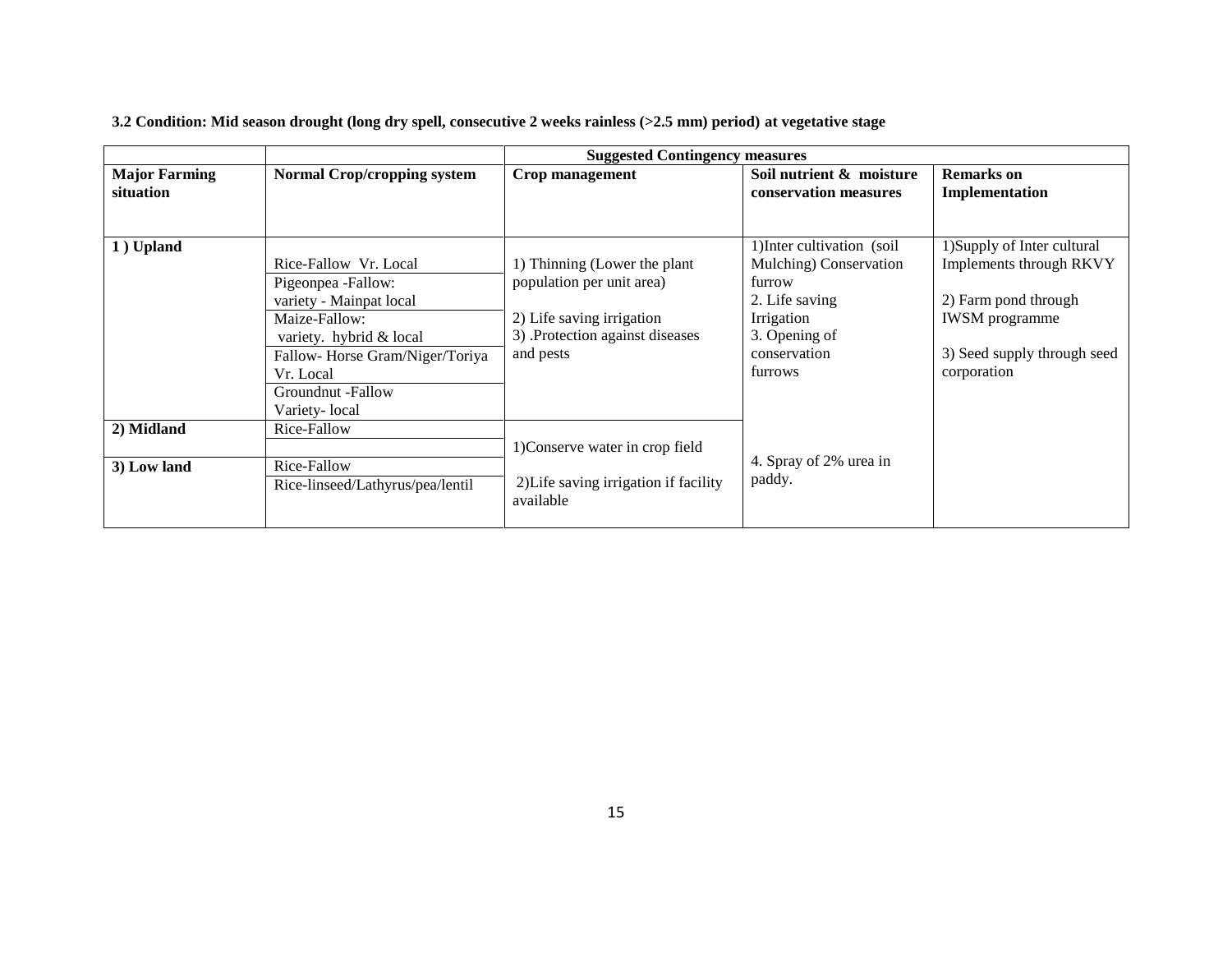|                      |                                                                                                              | <b>Suggested Contingency measures</b>                                                                                                     |                                                                        |                                               |
|----------------------|--------------------------------------------------------------------------------------------------------------|-------------------------------------------------------------------------------------------------------------------------------------------|------------------------------------------------------------------------|-----------------------------------------------|
| <b>Major Farming</b> | <b>Normal Crop/cropping system</b>                                                                           | <b>Crop management</b>                                                                                                                    | Soil nutrient & moisture                                               | <b>Remarks</b> on                             |
| situation            |                                                                                                              |                                                                                                                                           | conservation measures                                                  | Implementation                                |
| 1) Upland            | Rice-Fallow Vr. Local<br>Pigeonpea -Fallow:<br>variety - Mainpat local<br>Maize-Fallow:                      | 1) Weeding and Weed mulching<br>2) Life saving irrigation $&$ weeding<br>and weed mulching                                                | 1. Life saving<br>Irrigation<br>2. Rainwater conserve<br>during kharif | 1) Farm pond through<br><b>IWSM</b> programme |
|                      | variety. hybrid & local<br>Fallow-Horse Gram/Niger/Toriya<br>Vr. Local<br>Groundnut -Fallow<br>Variety-local | 3) Could be harvested for fodder<br>purpose<br>4) Protection against diseases<br>and pests<br>5) Earthing and inter cultural<br>operation |                                                                        |                                               |
| 2) Midland           | Rice-Fallow                                                                                                  | 1) Life saving irrigation &weeding<br>and weed mulching                                                                                   |                                                                        |                                               |
| 3) Low land          | Rice-Fallow<br>Rice-linseed/Lathyrus/pea/lentil                                                              | 2) Could be harvested for fodder<br>pupose                                                                                                |                                                                        |                                               |

## **3.3 Condition: Mid season drought (long dry spell at flowering/ fruiting stage)**

## **3.4 Condition: Terminal drought (Early withdrawal of monsoon)**

| <b>Major Farming</b> | <b>Normal Crop/cropping system</b> | Crop management                | Rabi Crop planning       | <b>Remarks</b> on |
|----------------------|------------------------------------|--------------------------------|--------------------------|-------------------|
| situation            |                                    |                                |                          | Implementation    |
| 1) Upland            |                                    | For precautionary measures use | 1) Make a plan for Early |                   |
| shallow red soils    | Rice-Fallow Vr. Local              | early and medium variety       | sowing of Ramtil         |                   |
|                      | Pigeonpea -Fallow:                 |                                | ,Kulthi(Hourse gram),    |                   |
|                      | variety - Mainpat local            |                                | Toria                    |                   |
|                      | Maize-Fallow:                      |                                |                          |                   |
|                      | variety. hybrid & local            |                                |                          |                   |
|                      | Fallow-Horse Gram/Niger/Toriya     |                                |                          |                   |
|                      | Vr. Local                          |                                |                          |                   |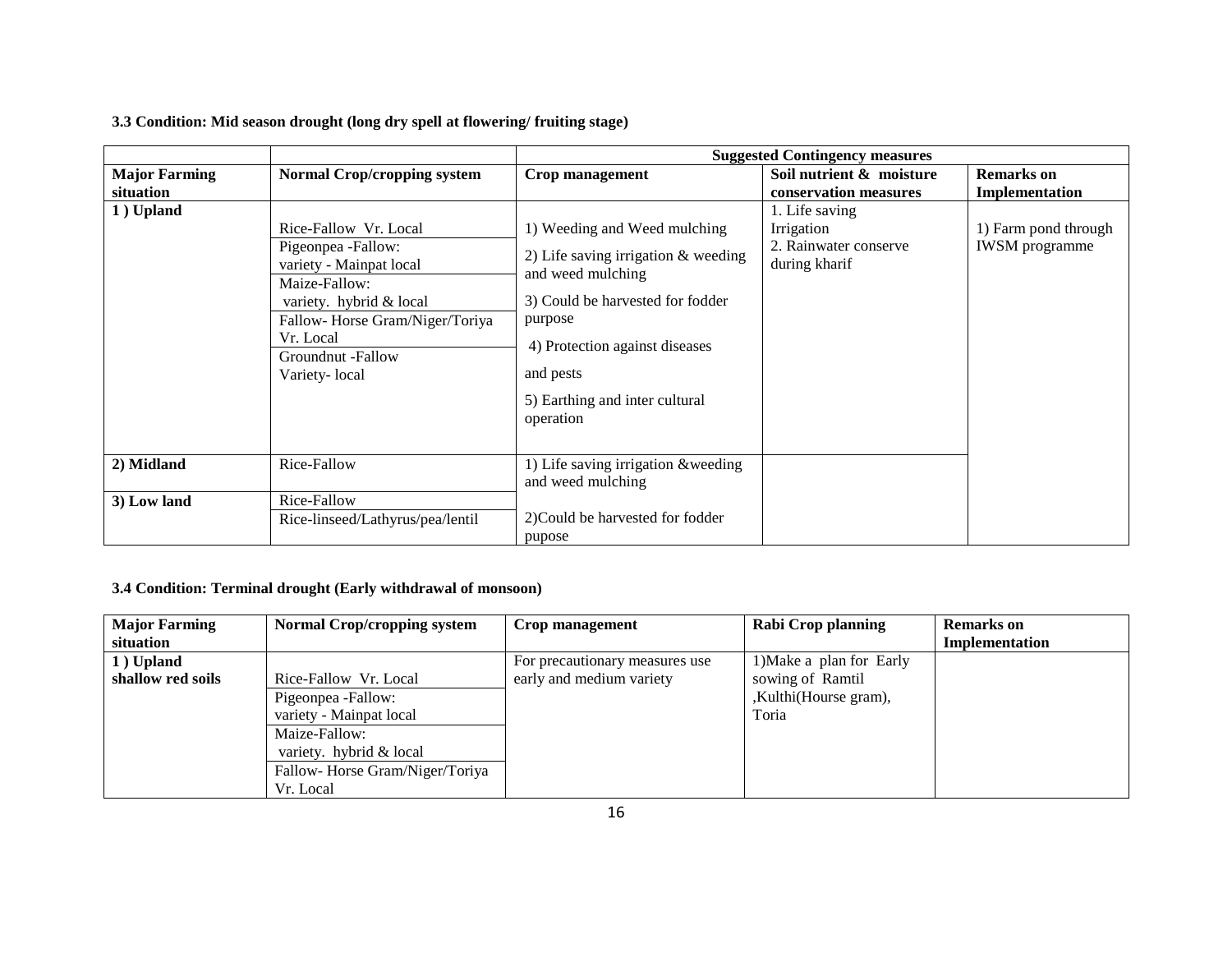|                        | Groundnut -Fallow<br>Variety-local |                              |                            |
|------------------------|------------------------------------|------------------------------|----------------------------|
| 2) Midland             | Rice-Fallow                        |                              |                            |
| <b>Yellow Red soil</b> | Rice-Wheat                         | 1. Life saving Irrigation    | 1) Make plan for Utera     |
| 3) Low land            | Rice-linseed/Lathyrus/pea/lentil   | 2. Rainwater conserve during | cultivation of             |
| <b>Yellow soil</b>     |                                    | kharif for rabi              | linseed, Lathyrus, lentil, |
|                        |                                    |                              | Toria, Batri, Dhania       |